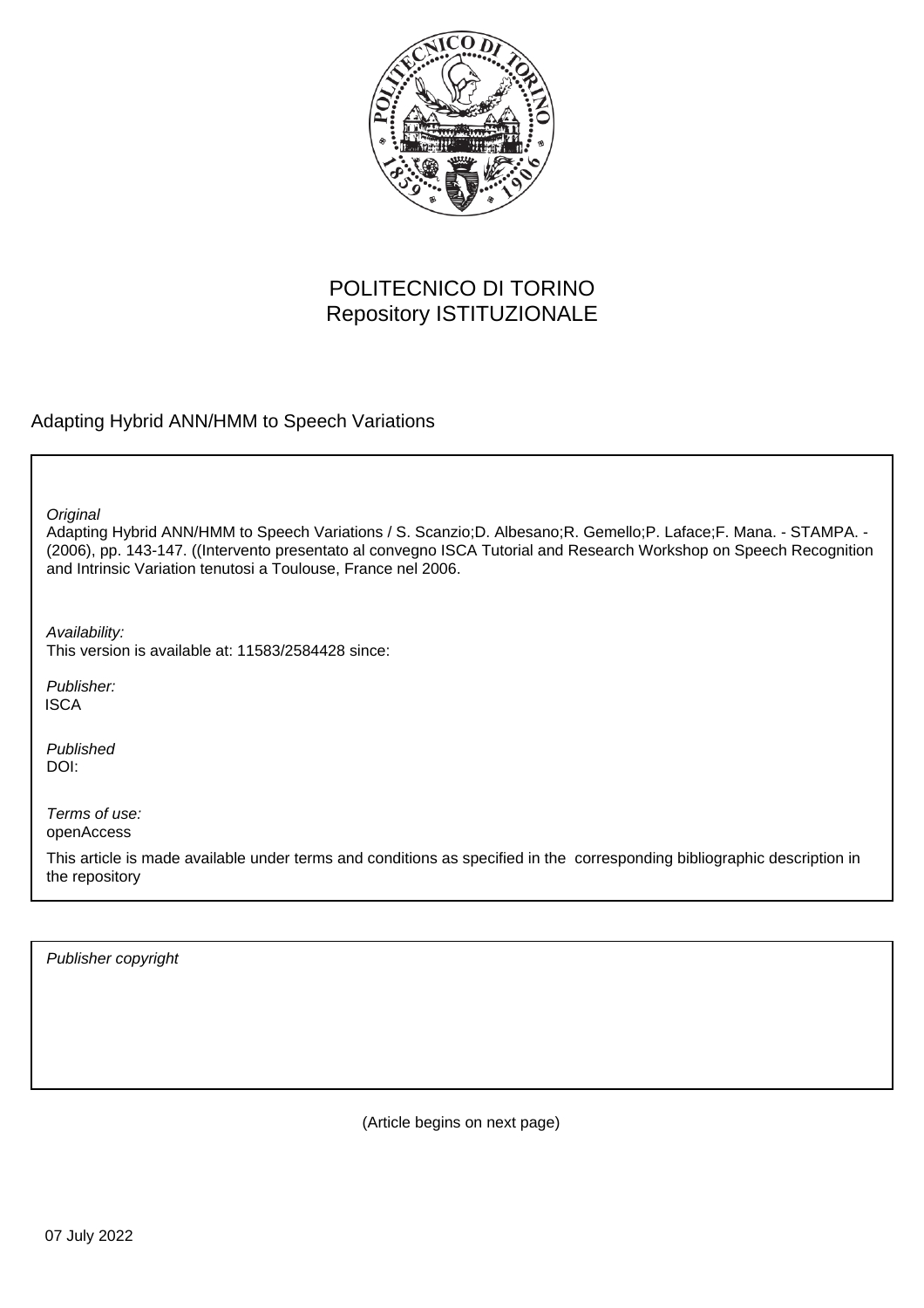# **ADAPTATION OF HYBRID ANN/HMM MODELS USING LINEAR HIDDEN TRANSFORMATIONS AND CONSERVATIVE TRAINING**

 $R$ oberto Gemello $^l$ , Franco Mana $^l$ , Stefano Scanzio $^2$ , Pietro Laface $^2$  and Renato De Mori $^3$ 

<sup>1</sup> LOOUENDO, Torino – Italy roberto.gemello@loquendo.com franco.mana@loquendo.com

<sup>2</sup> Politecnico di Torino, Italy pietro.laface@polito.it stefano.scanzio@polito.it

 $3$  LIA . Univ. of Avignon, France renato.demori@lia.univ-avignon.fr

# **ABSTRACT**

A technique is proposed for the adaptation of automatic speech recognition systems using Hybrid models combining Artificial Neural Networks with Hidden Markov Models.

The application of linear transformations not only to the input features, but also to the outputs of the internal layers is investigated. The motivation is that the outputs of an internal layer represent a projection of the input pattern into a space where it should be easier to learn the classification or transformation expected at the output of the network.

A new solution, called Conservative Training, is proposed that compensates for the lack of adaptation samples in certain classes.

Supervised adaptation experiments with different corpora and for different adaptation types are described. The results show that the proposed approach always outperforms the use of transformations in the feature space and yields even better results when combined with linear input transformations.

# **1. INTRODUCTION**

A large number of papers have described techniques for refining Automatic Speech Recognition (ASR) systems by adapting the acoustic features and the parameters of stochastic models to environments, applications and speakers [1-5]. More recently, particular attention has been paid to discriminative training techniques and their application to the acoustic feature transformation [6,7].

Since Artificial Neural Networks (ANN), used as acoustic models, are also trained with discriminative methods, it is worth exploring methods for adapting their features and model parameters. Some solutions to this problem have been proposed. In [8,9], different techniques for adapting neural networks are compared. These techniques include adding a linear transformation network that acts as a preprocessor to the main network or adapting all weights of the original network. A tied-posterior approach is proposed in [10] to combine Hidden Markov Models (HMM) with ANN adaptation strategies. The weights of a hybrid ANN/HMM system are adapted by optimising the training set cross entropy. A sub-set of the hidden units is selected for this purpose. The adaptation data are propagated through the original ANN and the nodes exhibiting the highest variance are selected, since hidden nodes with a high variance transfer a larger amount of information to the output layer. Recent adaptation techniques have been proposed with the useful properties of not requiring to store the previously used adaptation data and to be effective even with a small amount of adaptation data. Methods based on speaker space adaptation [2] and eigenvoices [3] are of this type and can be applied both to Gaussian Mixture HMMs as well as to the ANN inputs as proposed in [11]. The parameters of the transformations are seen as the components of a vector in a parameter adaptation space. Principal components can be found in this space to define a speaker space. Rapid adaptation consists in finding the values of the coordinates of a specific speaker point in the speaker space. If a limited number of adaptation data is available, then only fewer eigenvoices are used.

This paper explores a new possibility consisting in adapting ANN models with transformations of an entire set of internal model features. Values for these features are collected at the output of a hidden layer for which the number of outputs is usually of the order of a few hundreds. These features are supposed to represent an internal structure of the input pattern. As for input feature transformation, a linear network can be used for hidden layer feature transformation. In both cases the estimation of the parameters of the adaptation networks can be done with error back propagation by keeping unchanged the values of the parameters of the ANN. Internal transformations can also be obtained by linear combination of "eigenvoices".

The risk of catastrophic forgetting [13] is particularly high when a distributed connectionist network is adapted with new data that do not adequately represent the knowledge included in the original training data. This effect is evident when adaptation data do not contain examples for a subset of the output classes. If the outputs of the missing classes are forced to a value close to zero for all the adaptation samples, there is a risk that the network becomes less sensitive to input data belonging to these classes. This paper proposes a solution to this problem introducing Conservative Training, a variant to the standard method of assigning the target values, which compensates for the lack of adaptation samples in some classes. Experimental results on the adaptation test for the Wall Street Journal task [16] using the proposed approach compare favourably with published results on the same task [10,16].

The paper is organized as follows: Section 2 gives a short overview of the acoustic-phonetic models of the ANN used by the Loquendo ASR system, and presents the Linear Hidden Networks, which transform the features at the output of hidden layers. Section 3 is devoted to the illustration of the problem of catastrophic forgetting in connectionist learning, and proposes our Conservative Training approach as a possible solution. Section 4 reports the experiments performed on several databases with the aim of clarifying the behavior of the new adaptation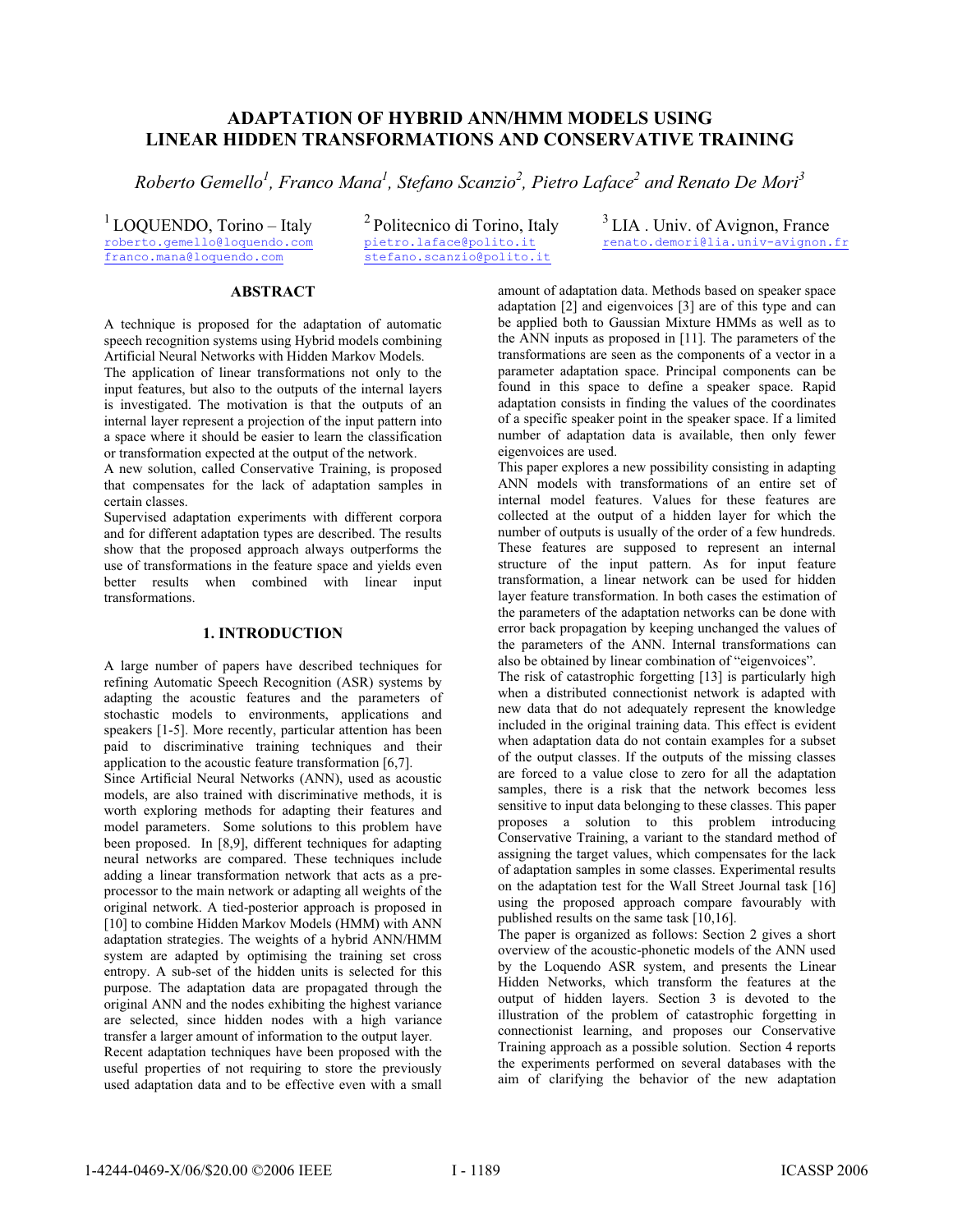technique with respect to the classical LIN approach. Finally the conclusions and future developments are  $presented in the last Section.$ 

### **2. FEATURE TRANSFORMATIONS**

### **2.1 The ANN architecture**

The Loquendo-ASR decoder uses a 4-layer hybrid HMM-MLP model where each phonetic unit is described in terms of a single or double state left-to-right automaton with selfloops. The models are based on a set of vocabulary and gender independent units including stationary contextindependent phones and diphone-transition coarticulation models. The HMM transition probabilities are uniform and fixed [12].

Using two hidden layers, rather than a larger single hidden layer, has the advantage of reducing the total number of connections. Moreover, it allows considering the activation values of each hidden layer as a progressively refined projection of the input pattern in a space of features more suitable for classification. We typically use 273 feature for the input layer (39 parameters of a 7 frame context), 315 nodes for the first hidden layer, and 300 for the second hidden layer.

These models have been successfully used for the 15 languages released with the Loquendo ASR recognizer, and are the starting models for adaptation experiments of section 4, if not differently specified.

### **2.2 Input feature transformations**

The simplest and more popular approach to speaker adaptation with ANNs is Linear Input Transformation [8,9]. The input space is rotated by a linear transformation to make the target conditions more consistent with the training conditions. The transformation is performed by a linear layer interface (referred to, in this paper, as linear input network or LIN) between the input observation vectors and the input layer of the trained ANN. The LIN weights are initialized with an identity matrix, and they are trained by minimizing the error at the output of the ANN system keeping fixed the weights of the original ANN.

Using few training data, the performance of the combined architecture LIN/ANN is usually better than adapting the whole network, because it involves the estimation of a lower number of parameters.

## **2.3 Hidden feature transformations**

Assuming that the activation values of a hidden layer represent an internal structure of the input pattern in a space more suitable for classification, a linear transformation can be applied to the activations of the internal layers. Such a transformation is performed by a Linear Hidden Network (LHN). As for the LIN, the values of an identity matrix are used to initialize the weights of the LHN. The weights are trained using a standard back-propagation algorithm keeping frozen the weights of the original network. It is worth noting that, since the LHN performs a linear transformation, once the adaptation process is completed, the LHN can be removed combining LHN weights with the ones of the next layer using the following simple matrix operations:

$$
W_a = W_{LHN} \times W_{SI}
$$
  
\n
$$
B_a = B_{SI} + B_{LHN} \times W_{SI}
$$
\n(1)

where  $W_a$  and  $B_a$  are the weights and the biases of the adapted layer,  $W_{SI}$  and  $B_{SI}$  are the weights and biases of the layer following the LHN in the original Speaker Independent network, and *WLHN* and *BLHN* are the adapted weights and the biases of the linear hidden network.

### **3. CATASTROPHIC FORGETTING**

It is well known that in connectionist learning, acquiring new information in the adaptation process, can damage previously learned information [13]. This effect must be taken into account when adapting an ANN with limited amount of data, which do not include enough samples for all the acoustic-phonetic units. The problem is more severe in the ANN modeling framework than in the classical Gaussian Mixture HMMs. The reason is that an ANN uses discriminative training to estimate the posterior probability of each acoustic-phonetic unit. The minimization of the output error is performed by means of the Back-Propagation algorithm that penalizes the units with no observations by assigning to them a zero target value for every adaptation frame. That induces in the ANN a forgetting of the capability to classify the corresponding acoustic-phonetic units. Thus, while the Gaussian Mixture models with little or no observations remain un-adapted or share some adaptation transformations of their parameters with other acoustic similar models, the units with little or no observations in the ANN model loose their characterization rather than staying not adapted. Thus, adaptation may destroy the correct behavior of the network for the unseen units.

To mitigate the problem of loosing characterization of the units with little of no observations, it has been proposed [14] to include in the adaptation set examples of the missing classes taken from the training set. The disadvantage of this approach is that a substantial amount of the training set must be stored so that examples of the missing classes can be retrieved for each adaptation task. In [15], it has been proposed to approximate the real patterns with pseudopatterns rather than using the training set. Pseudo-patterns consist of pairs of random input activations and the corresponding output. These pseudo-patterns are included in the set of the new patterns to be learned to prevent catastrophic forgetting of the original patterns. It seems difficult, however, to generate these pseudo-patterns when the dimensionality of the input features is high.

A solution called Conservative Training (CT) is proposed here to mitigate the forgetting problem. Since ANN training is discriminative, the units for which no observations are available will have zero as a target for all the adaptation samples. Thus, during adaptation, the weights of the acoustic ANN will be biased to favor the output activations of the units with samples in the adaptation set and to weaken the other units, which will tend to always have a posterior probability close to zero. Conservative Training avoids to always associating the value zero to the target of the missing units, using instead as target the outputs computed by the original network.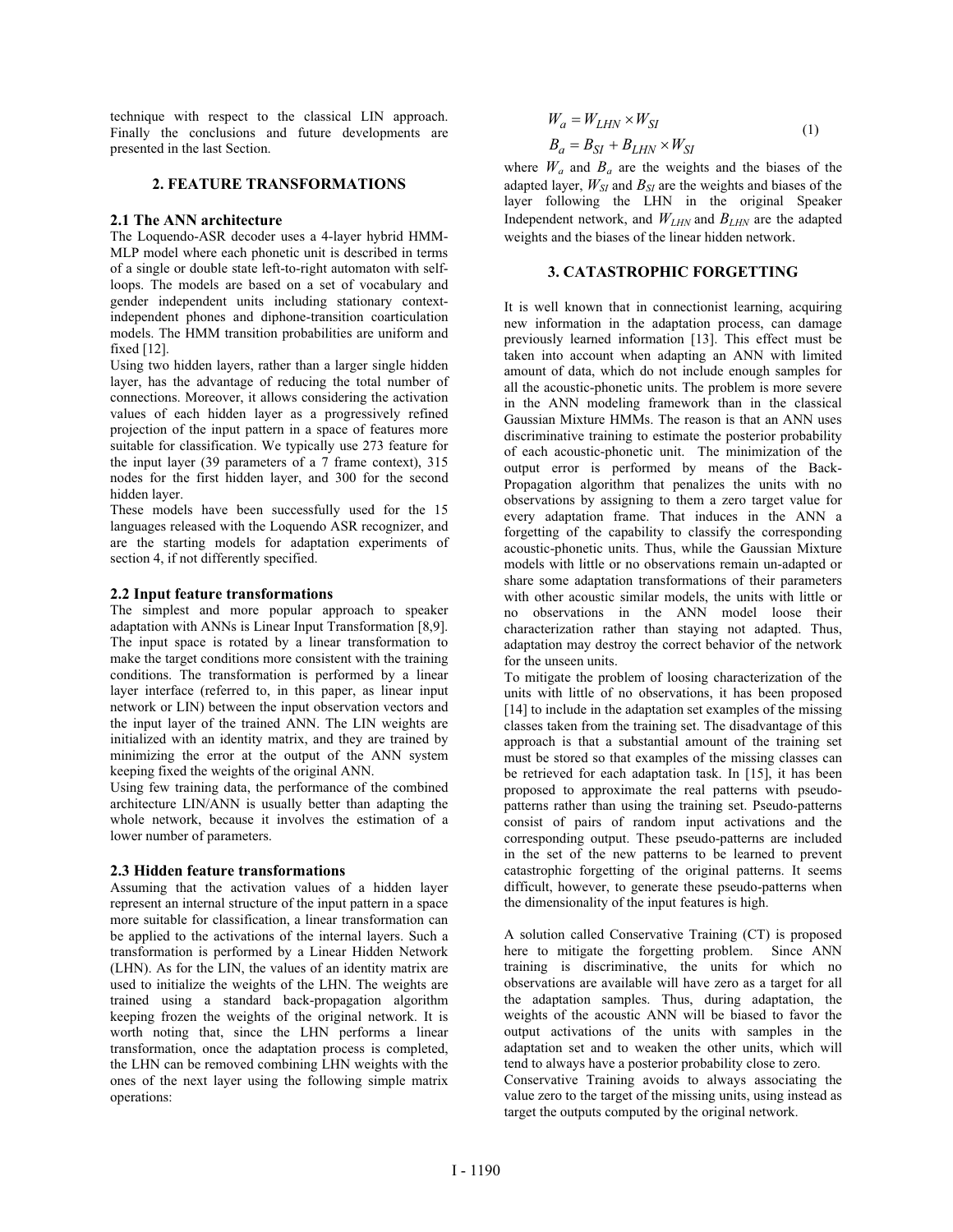Let  $F_p$  be the set of phonetic units included in the adaptation set (p indicates presence), and let  $F_m$  be the set of the other missed ones. In Conservative Trainining the target values are assigned as follows:

$$
T(f_i \in F_m | O_t) = OUTPUT \_ ORIGINAL \_NN(f_i | O_t)
$$
  
\n
$$
T(f_i \in F_p | O_t \& correct(f_i | O_t)) =
$$
  
\n
$$
(1.0 - \sum_{j \in F_m} OUTPUT \_ ORIGINAL \_ NN(f_j | O_t))
$$
  
\n
$$
T(f_i \in F_p | O_t \& correct(f_i | O_t)) = 0.0
$$

where  $T(f_i \in F_p | O_t)$  is the target value associated to the input pattern  $O_t$  for a unit  $f_i$  that is present in the adaptation set,  $T(f_i \in F_m | O_t)$  is a target value associated to the input pattern  $O_t$  for a unit that is missing in the adaptation set,  $\text{OUTPUT}\_\text{ORIGINAL}\_\text{NN}(f_i \,|\, O_t)$ is the output of the original network (before adaptation) for the phonetic unit *i* given the input pattern  $O_t$ , and  $correct(f_i | O_t)$  is a predicate which is true if the phonetic unit  $f_i$  is the correct class for the input pattern  $O_i$ . Thus, a phonetic unit that is missing in the adaptation set, rather than obtaining a zero target value for each input pattern, will keep the value that it would have had with the original un-adapted network.

# **4. EXPERIMENTAL RESULTS**

### **4.1 Test on different adaptation tasks**

Adaptation to a specific application may involve the speakers, the channel, the environmental noise and the vocabulary, especially if the application uses specific list of terms. The proposed techniques have been tested on a variety of cases requiring different types of adaptation. The adaptation types that have been considered are listed below.

#### *Application adaptation: Directory Assistance*

The adaptation to a *Directory Assistance* application has been tested. The corpus includes spontaneous utterances of the 9325 Italian town names. The adaptation set is made of 53713 utterances; the test set includes 3917 utterances.

#### *Vocabulary adaptation: Command words*

The lists A1-2-3 of SpeechDat-2 Italian, containing 30 command words, have been used. The adaptation and the test sets include 6189 and 3094 utterances respectively.

#### *Channel-Environment adaptation: Aurora-3*

The benchmark is the standard Aurora3 Italian corpus. The Well-Matched train set has been used for adaptation (2951 utterances), while the results on Well-Matched test set (the noisy channel, ch1) are reported (654 utterances).

#### *Speaker: WSJ0*

The standard adaptation and test sets of WSJ0 (8 speakers, 40 utterances per speaker) have been used after 8 kHz down-sampling. The down-sampling was performed because the original ANN model is trained with the LDC Macrophone telephone speech corpus. Standard bigram language model is employed.

The results on these tests, reported in Table 1, show that a linear transform on hidden units (LHN) always outperforms a linear transform on the input space (LIN). This indicates that the hidden units represent a projection of the input pattern in a space where it is easier to learn or adapt the classification expected at the output of the MLP. The adaptation of the whole net is feasible only if many adaptation data are available, and is less effective than LHN.

Table 1. Adaptation results on different tasks with different methods (WER %). The adaptation starts from the standard Loquendo telephone models.

| <b>Adaptation</b>  | <b>Application</b>                    | <b>Vocabulary</b>       | Channel-<br>Environ. | <b>Speaker</b>  |
|--------------------|---------------------------------------|-------------------------|----------------------|-----------------|
| type<br>Test case: | <b>Directory</b><br><b>Assistance</b> | <b>Command</b><br>Words | Aurora3              | WS.J0           |
| no adaptation      | 14.6                                  | 3.8                     | Ch1<br>24.0          | (8 kHz)<br>16.4 |
| whole net          | 10.5                                  | 3.2                     | 10.7                 | 15.3            |
| $LIN+CT$           | 12.4                                  | 3.4                     | 15.3                 | 13.9            |
| LHN+CT             | 10.1                                  | 2.3                     | 10.4                 | 12.1            |

### **4.2 Speaker Adaptation (WSJ0)**

Further experiments have been performed on the WSJ0 speaker adaptation test in several conditions. Three baseline models have been used:

- the default 8kHz telephone speech model (trained with LDC Macrophone – referred as MCRP in the Tables);
- a model trained with the WSJ0 train set (SI-84), 16 kHz.
- a model trained with the WSJ0 train set (SI-84), down-sampled to 8 kHz.

Furthermore, for each type of models two architectures are tested: a standard one (STD), described in sub-section 2.1 and an improved one (IMP), characterized by a wider input window modeling a time context of 250 ms [17], and by the presence a third 300 units hidden layer.

The adaptation set is the standard adaptation set of WSJ0 (si\_et\_ad, 8 speakers, 40 utterances per speaker), downsampled to 8 kHz when necessary.

The test set is the standard SI 5K read NVP Senneheiser microphone (si et 05, 8 speakers x  $~1$ 0 utterances) with bigram or trigram standard LM provided by Lincoln Labs.

The results, reported in Tables 2 and 3, show that also in these cases LHN is always better that LIN. The combination of LIN and LHN (trained simultaneously) is usually better than the use of LHN alone. Conservative training (CT) effects are of minor importance in WSJ0 because the adaptation set has a good phonetic coverage and the problem of unseen phonetic classes is not dramatic. Nevertheless, its use improves performances (see LIN standard vs. LIN+CT), because it avoids the adaptation of